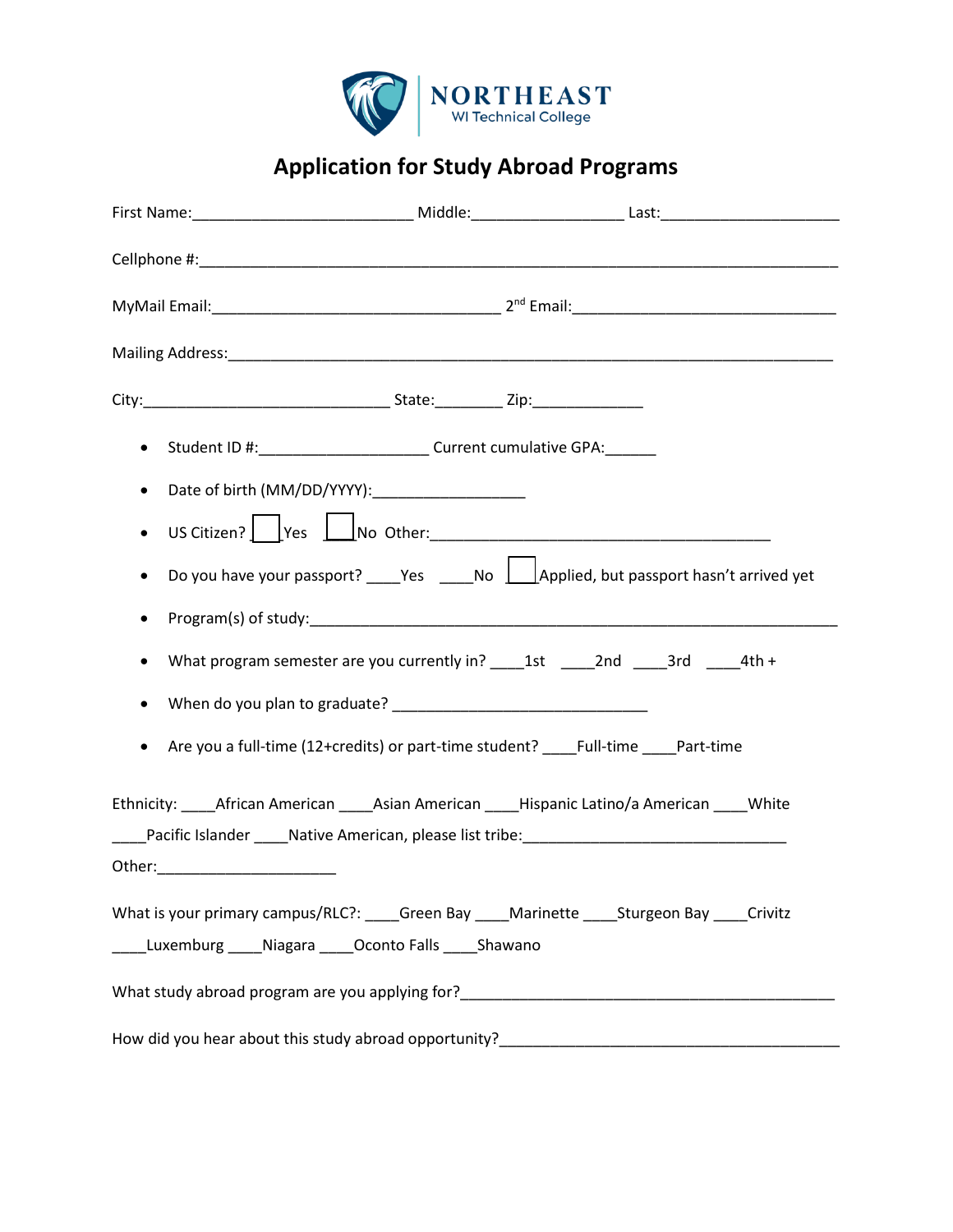

### **Additional Requirements, Forms and Attachments:**

The following materials and actions are required to complete your application:

- 1. **Schedule an in-person or virtual meeting** with an International Programs team member to further discuss your study abroad interest. You can schedule the 30-minute meeting by emailing internationaladmissions@nwtc.edu, calling 920-498-5702, or stopping in Student Involvement, SC118.
- 2. **Color copy of your passport:** Please submit a color copy of your driver's license if you don't have a passport yet.
- 3. **Personal Statement**: Please type the answers to the three questions on a separate document. It should be between 1-2 pages (400 to 600 words).
	- a. Why do you wish to study abroad and what factors led you to this decision?
	- b. What do you hope to gain and what do you anticipate will be the impact of your experience abroad?
	- c. How will this study abroad program impact your academic and future professional goals?
- 4. **Recommendation Forms**: One recommendation form from a current or recent instructor or College staff (faculty and staff may send forms directly to the International Programs Department to preserve confidentiality).
- 5. **Required Medical Insurance:** All participants will be enrolled in a group medical insurance policy that will provide coverage during their travel abroad. Additional information will be provided after acceptance into the program.
- 6. **Emergency information:** After acceptance, additional emergency contact information, medical conditions disclosure, and passport scans will also be collected.

### **Program Agreements (Retain a copy of these pages for your records):**

### **Program Price**

The cost of programs are estimated on the basis of airfares and the rates of exchange between U.S. dollars and foreign currencies at the time the price was established. As a result, the **program cost is subject to change**. Every effort is made to establish a realistic price for the program. However, in the unlikely event that it becomes necessary to increase the program cost after it has been advertised, participants will not be asked to pay more than 10% of the original program costs.

I have read and understand the information listed above. Please initial

### **Mandatory Orientations**

Participants will be required to attend all scheduled orientations. Participants are asked to make arrangements with work, instructors, childcare, etc. to ensure they can attend the orientations. Students who fail to attend the mandatory orientations risk being dropped from the program.

I have read and understand the information listed above.

Please initial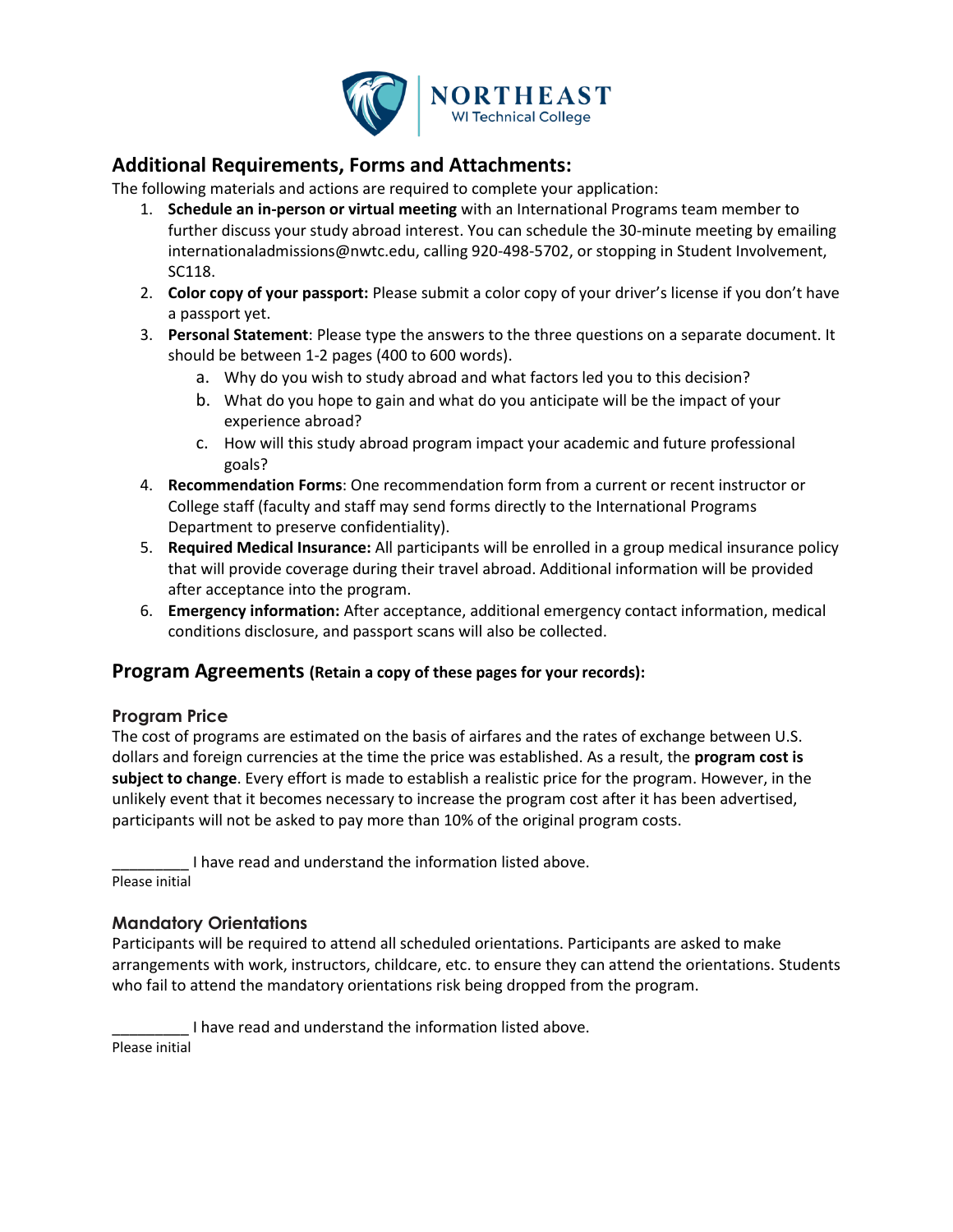

### **Personal Data**

International Programs will use information students provide and information collected to administer the application and support the study abroad program. In addition, the College may process your information in furtherance of other legitimate interests, such as to analyze and improve future programs, to fulfill other College responsibilities or purposes, or to provide services for the program. The College may disclose student's information to third parties including:

- *Parents and Guardians*. In some cases, we may share your information with a parent or guardian if necessary in the event of an emergency.
- *Service Providers*. We may use third parties to support our operations at the College and the study abroad sites. In such cases, we may share your biographical and contact information with such third parties.
- *Emergency Circumstances*. We may share your information with third parties if, in our sole judgment, such disclosure is necessary to protect the health, safety, or property of any person.

I have read and understand the information listed above. Please initial

### **Conduct Review**

Students past or pending disciplinary issues will be taken into consideration and may prevent participation in a study abroad program. Disciplinary problems that arise any time prior to departure to the study abroad program may constitute grounds for exclusion from the program. Any financial loss incurred due to such a cancellation would be the responsibility of the student.

I have read and understand the information listed above. Please initial

### **Criminal Background**

Students who have been convicted of a felony hinder their ability to obtain a passport and/or required visa. Please inform the Study Abroad Coordinator if you have concerns about your ability to receive a passport or visa.

I have read and understand the information listed above. Please initial

### **Passport**

Students are encouraged to apply for a passport as soon as they decide to study abroad. The NWTC study abroad web pages include directions on applying. The passport typically takes 8-11 weeks to process, if no issues arise. In some cases, the passport is needed weeks in advance of travel to apply for a visa. Therefore, it is important that students apply early to prevent issues. If a student is not able to travel because their passport didn't arrive in advance of travel, or to process a visa, a payment refund is very unlikely.

\_\_\_\_\_\_\_\_\_ I have read and understand the information listed above.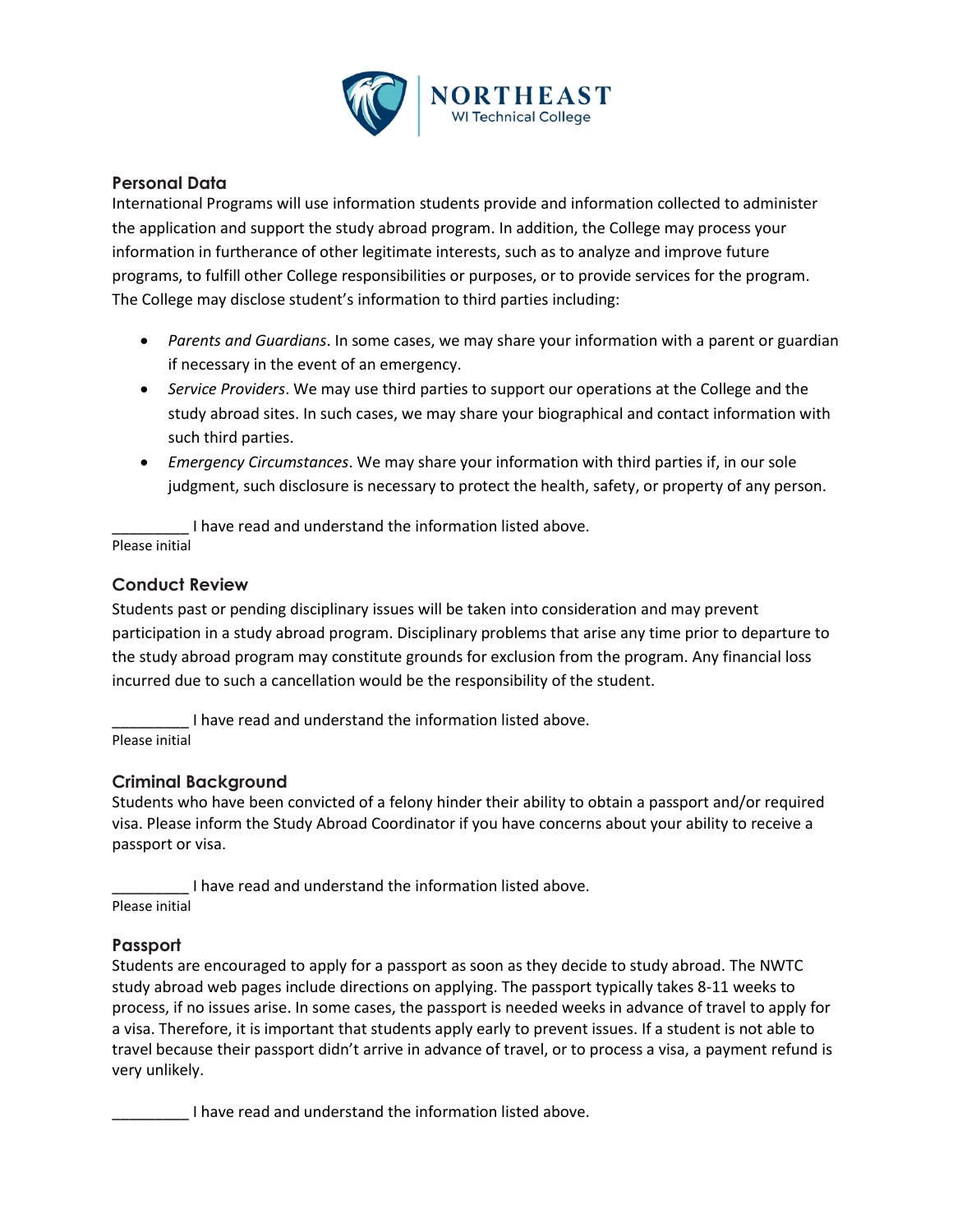

### Please initial

#### **Payments**

Payments must be submitted by the given deadlines. All payments must be made on schedule or the student risks being dropped from the program. Payments are made by stopping in or callin[g \(920-498-](tel:%28920-498-5483) [5483\)](tel:%28920-498-5483) Student Involvement, SC118. **It is the student's responsibly to keep track of payments made and how much they owe.**

\_\_\_\_\_\_\_\_\_ I have read and understand the information listed above. Please initial

### **Cancellation and Refunds**

Please understand that, if you change your plans **FOR ANY REASON**, your right to a refund is very limited. **ALL CANCELLATIONS MUST BE MADE IN WRITING AND SENT TO THE EMAIL ADDRESS BELOW**.

The following cancellation schedule applies to all NWTC programs.

1. If cancellation is received prior to the first payment deadline, the College will refund the full amount deposited.

2. If cancellation is received on or after the first payment deadline and prior to 30 days from departure, NO REFUND is likely. At the time of cancellation, a review will be made to determine which funds have been spent including flights, accommodations, service providers, insurance, etc. If there are unspent funds, a refund of the unspent funds will be made to the student, except a \$100 processing fee. 3. If the cancellation is received 30 days or less prior to the departure, NO REFUND will be given.

Students may wish to consider purchasing private trip insurance that would reimburse them in the event of cancellation due to last minute medical problems or other emergencies.

I have read and understand the information listed above.

Please initial

### **GPA Eligibility Requirement**

Students must have a cumulative GPA of 2.75 or above (although students may apply if their GPA is 2.0 or above) Applicants with GPAs between 2.0-2.74 are required to:

- 1. Submit an additional essay explaining why their GPA is below 2.75. The essay should demonstrate that:
	- a. Their GPA is stable or improving; they have a detailed plan for improving their academic performance; and, they have strong academic and/or personal interests in the study abroad program, which are apparent in their course choices at NWTC, extracurricular activities, etc.
- 2. Meet with a study abroad adviser to discuss academic and personal preparedness to study abroad.

I have read and understand the information listed above. Please initial

### **Health and Wellness**

Students are encouraged to consider their health and wellness as study abroad programs are mentally and physically demanding. It is common for students to walk miles each day, travel on small boats, trains, buses and small planes, participate in activities such as snorkeling, rafting, and hiking, and carry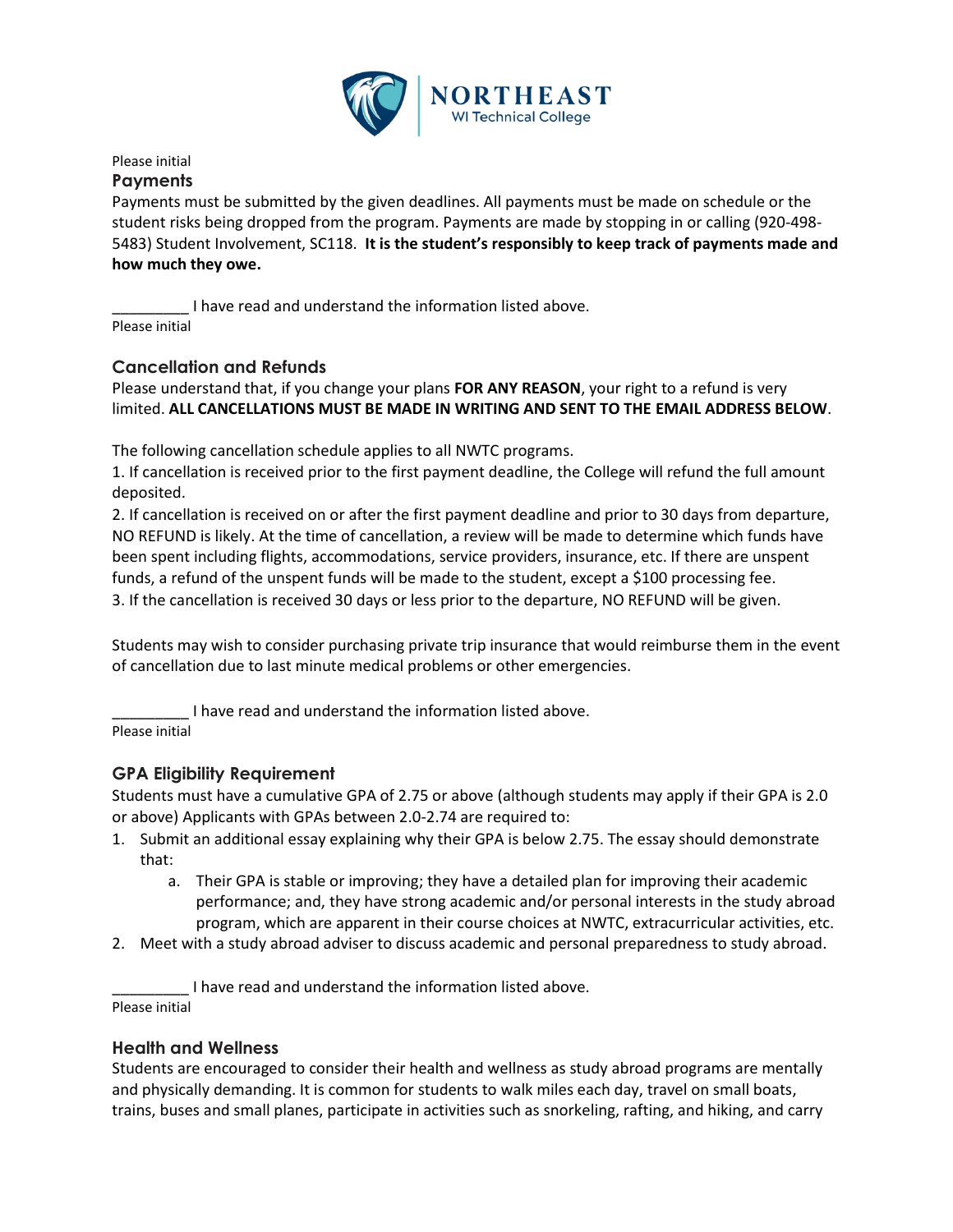

their luggage up and down stairs. International Programs strives to provide equitable learning experiences for all study abroad participants. Please keep in mind that accessibility varies greatly from country to country, as the Americans with Disabilities Act does not apply outside the U.S. If you have questions, please reach out to Disability Services at disability.services@nwtc.edu or stop in SC229.

I have read and understand the information listed above. Please initial

I have read and understand the Participant Agreements including Program Price, Mandatory Orientations, Personal Data, Conduct Review, Criminal History, Passport, Payments, Cancellation and Refunds, GPA Eligibility Requirement, and Health and Wellness.

| Participant signature: | Date: |
|------------------------|-------|
|                        |       |

**Return Applications and Direct Inquiries To: International Programs via e-mail at internationaladmissions@nwtc.edu or stop in Student Involvement, SC118 to speak with an International Programs team member**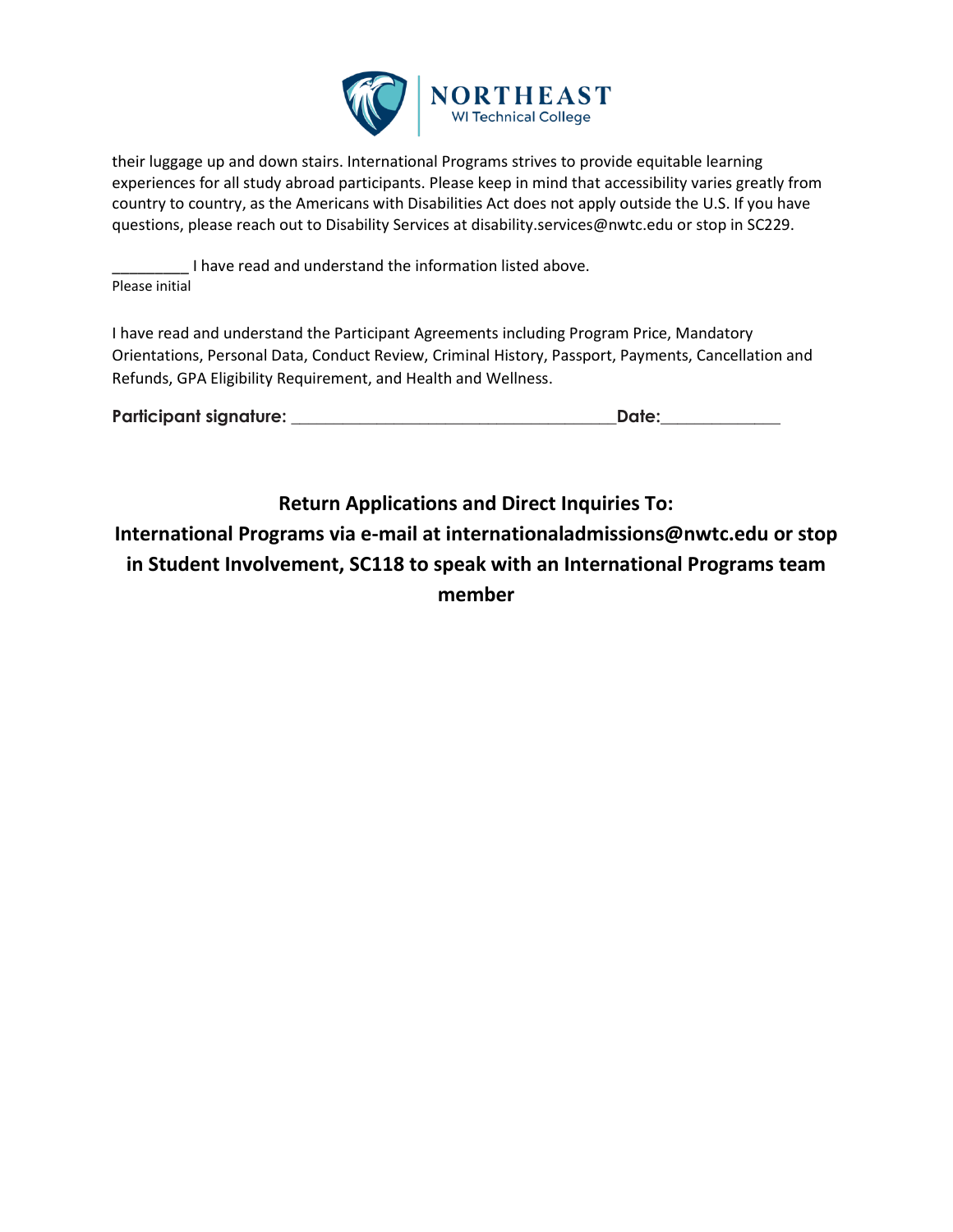

## **Study Abroad Code of Conduct and Rights and Privacy Act**

Students, staff, faculty and community members who participate in NWTC study abroad programs are representatives of NWTC and are expected to conduct themselves appropriately and respectfully while abroad. Study abroad students, just like on campus students, **are expected to abide by the NWTC Student Code of Conduct**. You can find the Code of Conduct, located in the NWTC Student Handbook, online at nwtc.edu and in the Student Planner. Study abroad students, staff, faculty and community members (referred to as participants) are expected to abide by the NWTC Study Abroad Code of Conduct, explained below. These policies exist to facilitate the educational process and to ensure a safe, fair, and successful experience for all participants.

- 1. Participants' behavior traveling and during the program, will be such that it reflects favorably on the group, Northeast Wisconsin Technical College, and other participants at all times.
- 2. The participants are expected to act in the best interests of the study abroad group, as well as the Northeast Wisconsin Technical College District.
- 3. Participants are expected to refrain from taking positions that are:
	- a. Contrary to or in conflict with the interests and/or positions of Northeast Wisconsin Technical College or the represented group
	- b. Detrimental to the group's mission or purpose
- 4. Participants are expected to attend scheduled program events. Participants must be prompt and prepared for each event.
- 5. Participants are to immediately report any accidents, injuries or illness and/or violation of rules to the trip leader.
- 6. Any long distance telephone calls, charges to the room, or other personal expenses will be the responsibility of the individual participant.
- 7. Possession and/or use of drugs (controlled substances) as defined by the state of Wisconsin is prohibited regardless of the laws of the host country or countries where the program takes place.
- 8. Excessive alcohol use is prohibited. Participants who are of legal age of the host country and choose to drink are responsible for their actions at all times. Trip leaders have the authority to determine when consuming alcohol is not permitted during the program. Excessive alcohol use includes but is not limited to the following:
	- a. Consumption of alcohol to the extent that the participant requires medical intervention or transport.
	- b. Endangering self or others while under the influence of alcohol.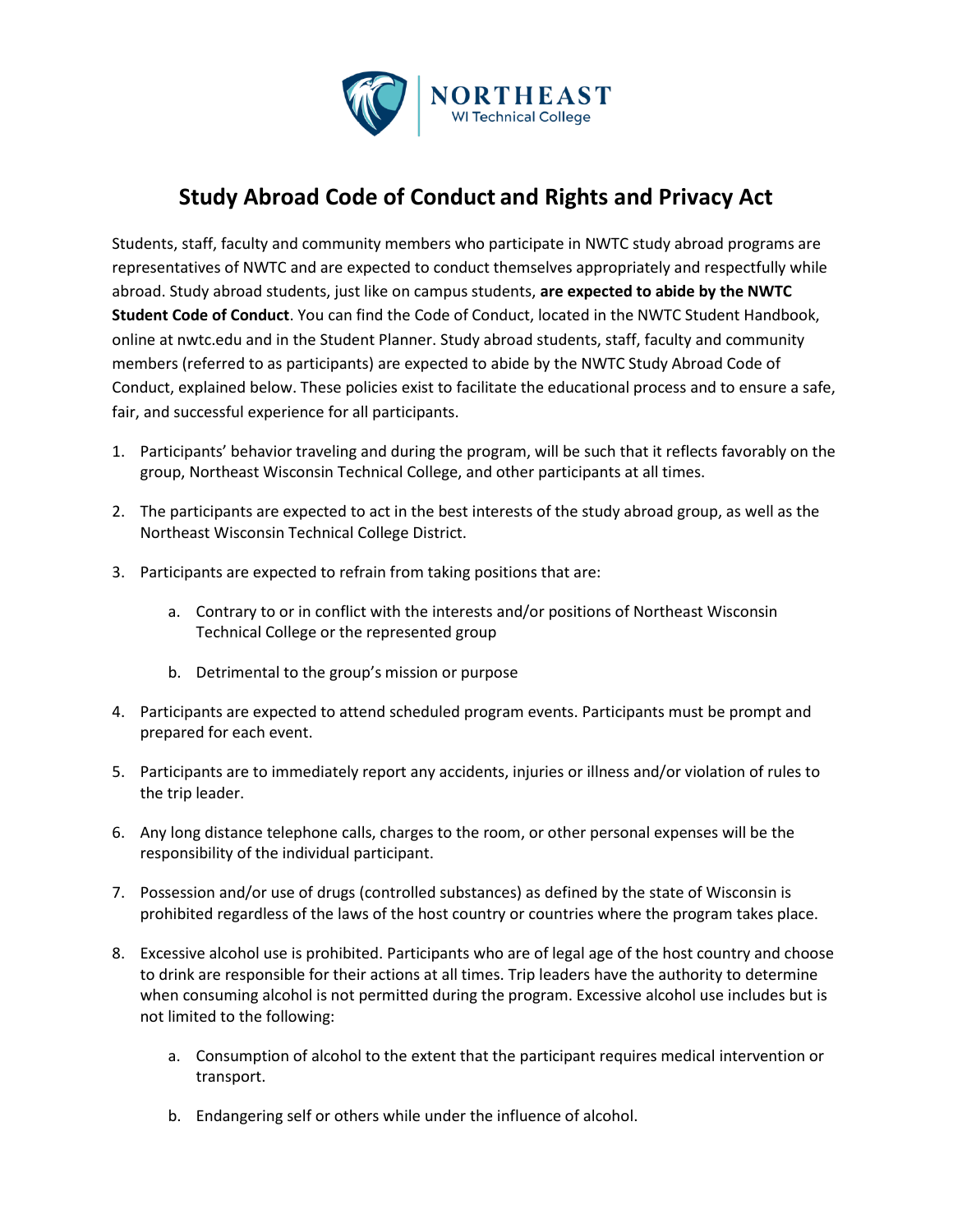

- c. Causing property damage while under the influence of alcohol.
- d. Causing a disruption to the program's educational mission while under the influence of alcohol.
- e. Causing a disruption to the community while under the influence of alcohol.
- f. Any incident of alcohol consumption that demonstrates a pattern of alcohol abuse.
- 9. Participants are prohibited from damaging or destroying facilities or property. Participants accused of violating this policy will be required to cover the costs of repair or replacement.
- 10. Violence of all types is strictly prohibited.
- 11. Theft of property, services, or funds is strictly prohibited.
- 12. Participants who travel without faculty members are required to provide their destinations; probable time of return, and contact information to the trip leader. Failure to do so is a violation of policy.
- 13. No person shall subject another person to unwelcome sexual overtures or conduct, either verbal or physical.
- 14. No student shall act in a manner that can reasonably be expected to disturb the academic pursuits of others or infringe upon the privacy, rights, or privileges of others, or the health or safety of him/herself or other persons.

### **Other Penalties for Violations**

When a participant violates any rule a discussion with the participant and trip leader will occur. If a second violation of any rule occurs then the participant will meet with the trip leader again to explain his/her actions. After this meeting, if the trip leader determines that a second violation of this policy has taken place, the participant will be terminated from the program and sent home at his/her own expense.

If a participant has violated a rule but been allowed to remain in the program, the trip leader will have the office of International Programs contact the participant's parent(s), or guardian (emergency contact) [provided participant signed the FERPA waiver] to obtain their assistance in correcting the participant's behavior and to inform the parent(s) that the participant will be terminated from the program on the next violation. In addition, If a student has been terminated from the program, the trip leader will contact the participant's parent(s) or guardian (emergency contact) who will be notified within 24 hours of the termination [provided that the student signed the FERPA waiver] that the participant been asked to return home at his/her own expense.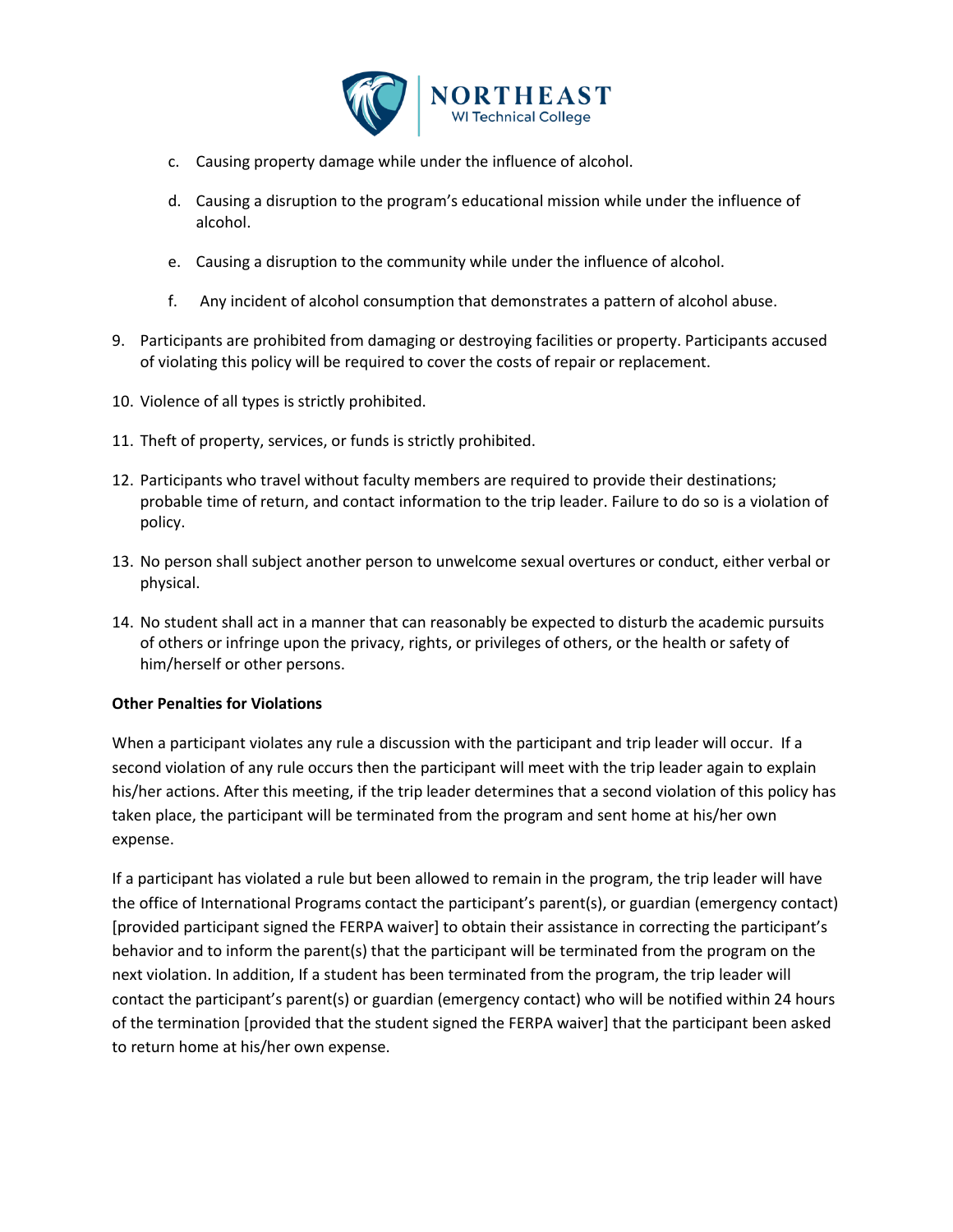

NWTC students who disregard/violate any of these rules/regulations will be subject to the same disciplinary action as if this took place on any NWTC campus or center. This may result in loss of future student travel privileges or college dismissal.

### **Documentation**

Whenever a participant is accused of violating the International Programs' Study Abroad Code of Conduct he/she will have the opportunity to meet with the trip leader to explain his/her actions before a decision is made as to his/her responsibility for the violation(s). The trip leader should document in writing the policy the participant is alleged to have violated, a summary of the evidence that is available concerning the matter, the decision the trip leader makes concerning the allegation, and any sanction(s) applied to the student. This written documentation should be sent within 24 hours of the decision (email or fax) to the office of International Programs.

**BY SIGNING BELOW I CERTIFY THAT I HAVE CAREFULLY READ AND FULLY UNDERSTAND THE STUDY ABROAD CODE OF CONDUCT, AND AGREE TO ABIDE BY THEM. I UNDERSTAND NON-COMPLIANCE WITH ANY OF THE AFOREMENTIONED POLICIES MAY RESULT IN DISMISSAL FROM THE STUDY ABROAD PROGRAM WITHOUT REFUND OR REIMBURSEMENT.** 

Printed Name **Participant Signature Participant Signature Participant Signature Participant Signature** 

\_\_\_\_\_\_\_\_\_\_\_\_\_\_\_\_\_\_\_\_\_\_\_\_\_\_ \_\_\_\_\_\_\_\_\_\_\_\_\_\_\_\_\_\_\_\_\_\_\_\_\_\_\_\_\_\_\_\_\_\_ \_\_\_\_\_\_\_\_\_\_\_\_\_

### **Rights and Privacy Act**

The Family Education Rights and Privacy Act of 1974, as amended, (the Act) prohibits releasing participant data to anyone without express written permission from the participant. If a situation occurs where International Programs deems the participant's well-being is at risk, I authorize International Programs to contact my parent/guardian. By signing this section, I give International Programs permission to disclose information about me to my parent/guardian as International Programs determines to be necessary, and I waive all rights under the Act for such disclosure.

### **THIS IS A RELEASE OF LEGAL RIGHTS. READ AND UNDERSTAND BEFORE SIGNING.**

Printed Name **Participant Signature** Participant Signature **Prince Accomplished Accomplished Accomplished Accomplished Accomplished Accomplished Accomplished Accomplished Accomplished Accomplished Accomplished Accomplished** 

\_\_\_\_\_\_\_\_\_\_\_\_\_\_\_\_\_\_\_\_\_\_\_\_\_\_ \_\_\_\_\_\_\_\_\_\_\_\_\_\_\_\_\_\_\_\_\_\_\_\_\_\_\_\_\_\_\_\_\_\_ \_\_\_\_\_\_\_\_\_\_\_\_\_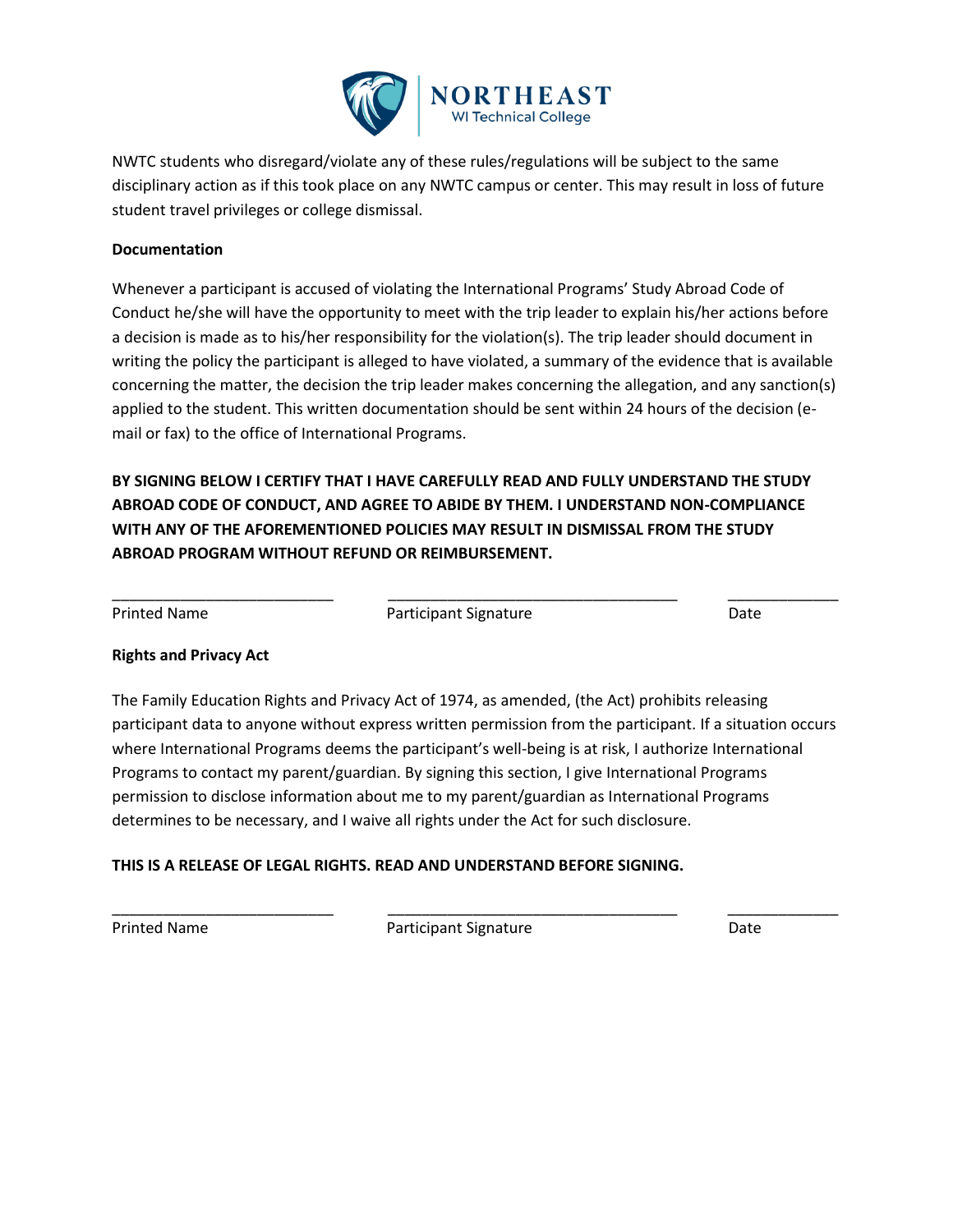

### **ACCEPTANCE OF RISKS AND RELEASE OF LIABILITY**

This Acceptance of Risks and Responsibility Agreement and Release of Liability ("Agreement and Release") is executed by: The same of the second of the second of the second of the second of the second of the second of the second of the second of the second of the second of the second of the second of the second of th is issued to NORTHEAST WISCONSIN TECHNICAL COLLEGE.

Participant is participating in a COLLEGE affiliated Program/Course/Practicum/Training/Activity ("Activity"). This Activity will be more fully described in the mandatory pre-departure orientation meetings.

Participant understands that there are certain dangers, hazards, and risks inherent in the Activity, including possible exposure to the novel coronavirus (SARS-CoV-2) or COVID-19 positive persons. In certain circumstances, these dangers can include severe bodily harm, and even death.

Participant agrees to exercise reasonable care at all times with respect to Participant's own health and safety and with respect to the health and safety of others. Participant agrees to abide by all rules, policies and procedures of the COLLEGE specific to the Activity.

In consideration for being allowed to participate in the Activity, Participant waives and fully releases, for themself and for their executors, personal representatives, administrators, assignees, heirs, next of kin, agents, dependents and beneficiaries, any and all rights, claims for damages, losses, demands, and any other actions or claims of whatever nature, whether based in law or equity, including but not limited to, the death of Participant and/or any and all injuries, damages or illnesses suffered by Participant or Participant's property which they have now, may have, or which may arise against or in any way related to, or caused by the Participant's participation in, the Activity. COLLEGE, its employees, faculty, board of directors, agents and volunteers shall not be liable for the foregoing, and Participant, on behalf of themself and for their executors, personal representatives, administrators, assignees, heirs, next of kin, agents, dependents and beneficiaries, hereby expressly releases COLLEGE, its employees, faculty, board of directors, agents and volunteers from any and all such claims.

Moreover, Participant, for themself and for their executors, personal representatives, administrators, assignees, heirs, next of kin, agents, dependents and beneficiaries hereby agrees to indemnify and hold harmless the COLLEGE, the COLLEGE'S employees, faculty, board of directors, agents and volunteers from and against any liabilities, claims, damages, losses, including incidental and consequential losses, and expenses, including defense expenses and costs, attributable to losses, including, but not limited to bodily injury, sickness, disease or death, or to injury or destruction of any tangible property, arising out of, or resulting from or caused by the acts or omissions of the Participant.

This indemnification obligation exists regardless of whether such claims, damages, losses or expenses are caused solely by Participant or are contributed to in part by COLLEGE, its employees, faculty, board of directors, agents and volunteers. However, the law of the state of Wisconsin should injury or damage occur may provide for the apportionment of the loss.

This release of liability does not, however, apply to any intentional or reckless acts or conduct by the COLLEGE its employees, faculty, board of directors, agents or volunteers.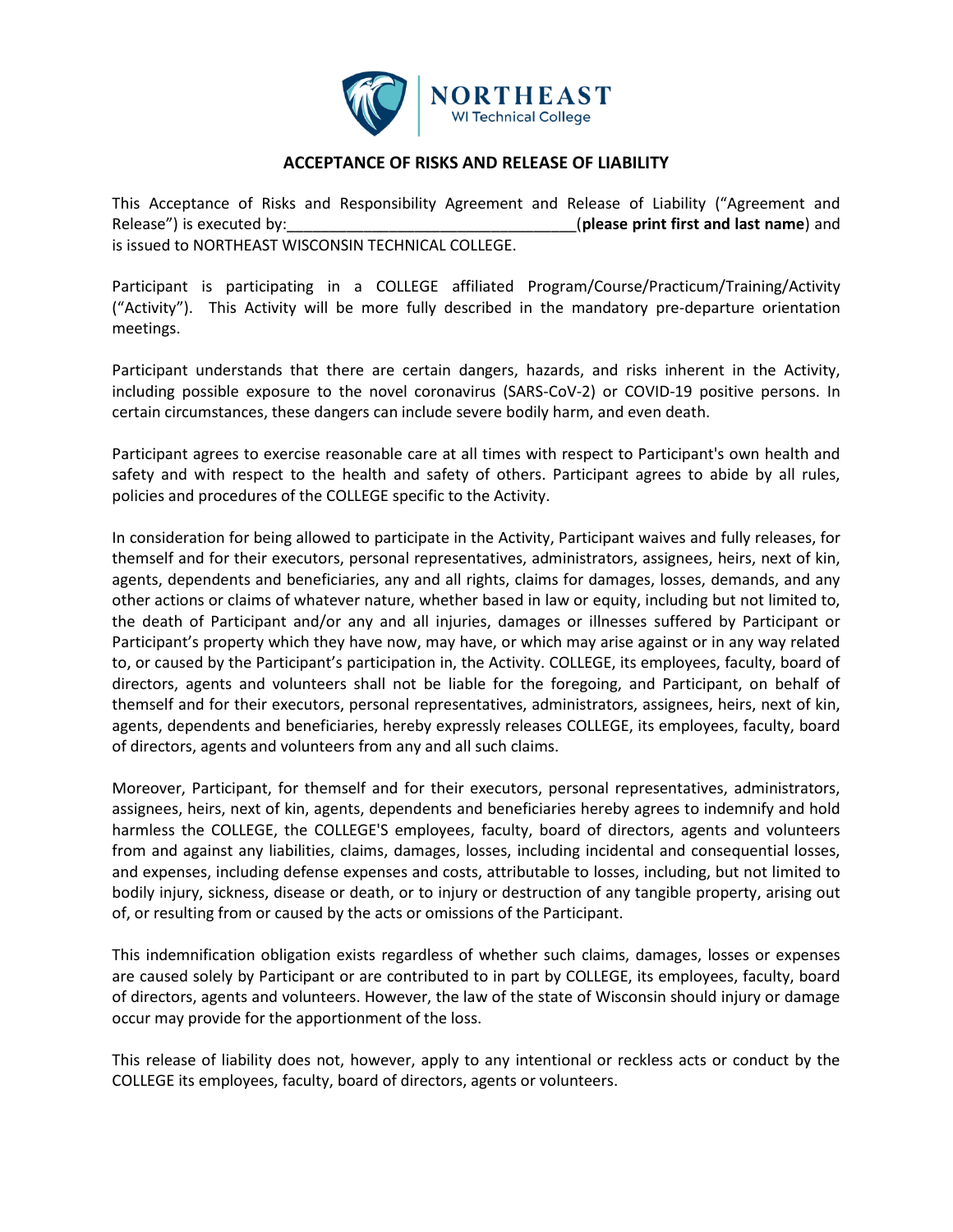

By signing this document, Participant acknowledges that they are fully informed of the contents of this Agreement and Release and represents that they understand it. Participant is not relying on any oral or written representations, statements or inducements, apart from those made in this Agreement and Release.

Further, Participant understands that signing this form, together with the limitation and waiver of liability contained herein, or an alternative form that is acceptable to the College, is necessary for the Participant to participate in the Activity. Participant further agrees it has had the opportunity to negotiate possible alternate terms with the College and that the College has made representatives available to Participant for such negotiations.

**By signing this Agreement and Release, you give up substantial legal rights. Read and understand this entire document before you sign it.**

Printed Name **Participant Signature Participant Signature Participant Signature Participant** 

\_\_\_\_\_\_\_\_\_\_\_\_\_\_\_\_\_\_\_\_\_\_\_\_\_\_ \_\_\_\_\_\_\_\_\_\_\_\_\_\_\_\_\_\_\_\_\_\_\_\_\_\_\_\_\_\_\_\_\_\_ \_\_\_\_\_\_\_\_\_\_\_\_\_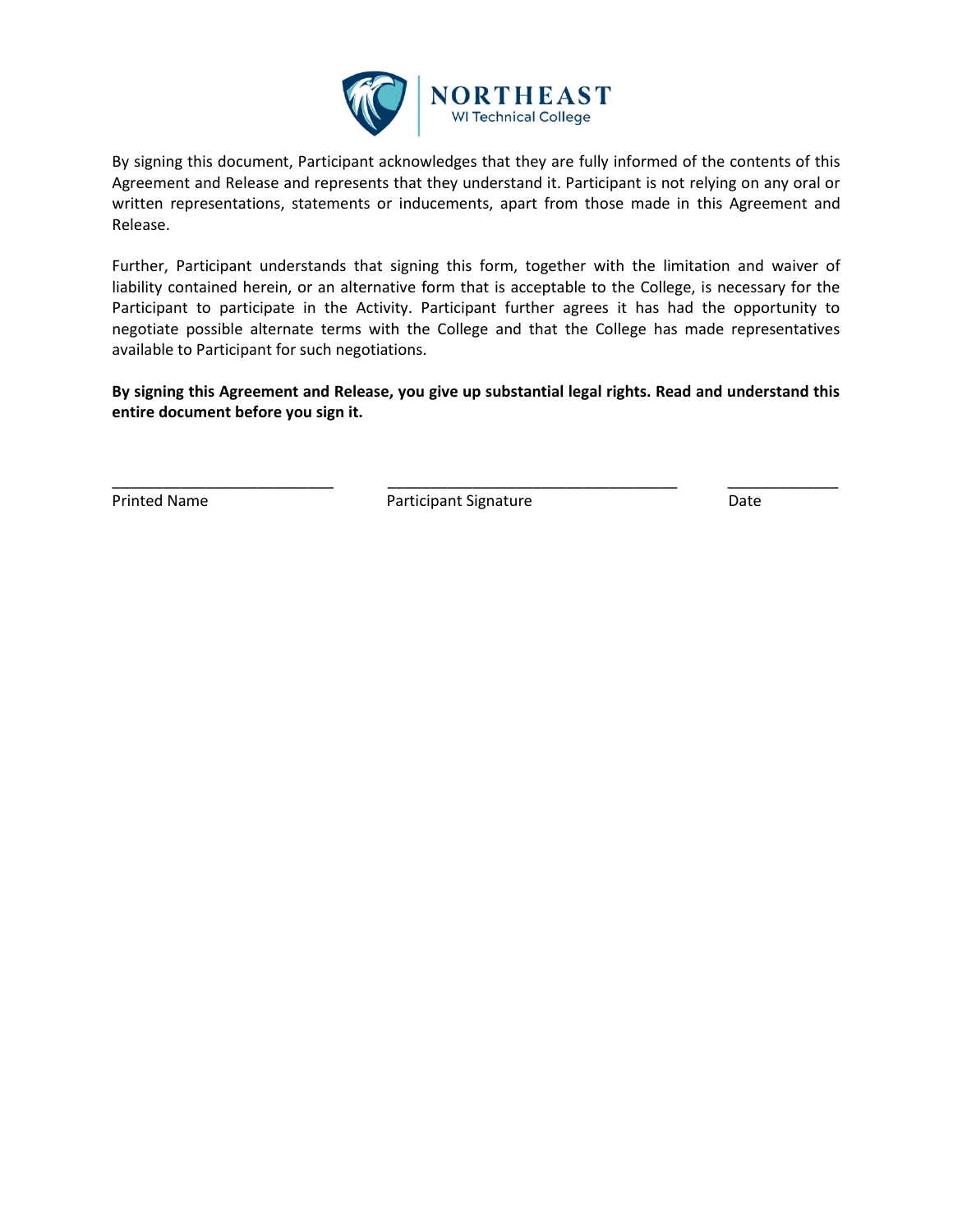

# **Faculty/Staff Recommendation for Study Abroad Program**

| <b>Student Name</b><br>Student ID# |  |
|------------------------------------|--|
|------------------------------------|--|

Study Abroad Program\_\_\_\_\_\_\_\_\_\_\_\_\_\_\_\_\_\_\_\_\_\_\_\_\_\_\_\_\_\_\_\_\_\_\_\_\_\_\_\_\_\_\_\_\_\_\_\_\_\_\_\_\_\_\_\_\_\_\_

Academic Program\_\_\_\_\_\_\_\_\_\_\_\_\_\_\_\_\_\_\_\_\_\_\_\_\_\_\_\_\_\_\_\_\_\_\_\_\_\_\_\_\_\_\_\_\_\_\_\_\_\_\_\_\_\_\_\_\_\_\_\_\_\_

| Please indicate below your evaluation of this student |                  |   |      |                |      |                         |                           |   |
|-------------------------------------------------------|------------------|---|------|----------------|------|-------------------------|---------------------------|---|
|                                                       | <b>Excellent</b> |   | Good |                | Poor |                         | <b>Unable</b><br>to Judge |   |
| Probable academic success                             | О                | 5 | О    | 3              | О    | $\overline{\mathbf{2}}$ | П                         | O |
| Maturity/Dependability                                | О                | 5 | О    | $\mathbf{3}$   | О    | $\overline{\mathbf{2}}$ | О                         | O |
| Ability to get along with others                      | О                | 5 | О    | $\overline{3}$ | П    | $\boldsymbol{2}$        | п                         | n |
| Independence                                          | О                | 5 | О    | 3              | П    | $\mathbf{c}$            | О                         | n |
| <b>Trustworthiness</b>                                | О                | 5 | О    | $\mathbf{3}$   | О    | $\overline{\mathbf{2}}$ | П                         | n |
| Open-mindedness                                       | о                | 5 | О    | $\mathbf{3}$   | О    | $\overline{2}$          | О                         | n |
| Sense of humor                                        | П                | 5 | П    | 3              | П    | 2                       | п                         | n |
| Good ambassador of NWTC/United States                 | О                | 5 | О    | 3              | П    | 2                       | П                         | n |

Please share any comments you feel would be helpful in determining the student's ability to travel abroad and to adjust to a new environment.

| Print Name of Faculty/Staff          |      |
|--------------------------------------|------|
| Relationship to Student              |      |
| How long have you known the student? |      |
| Signature of Faculty/Staff           | Date |

**Please return to: International Programs via e-mail at internationaladmissions@nwtc.edu or drop it off in Student Involvement, SC118**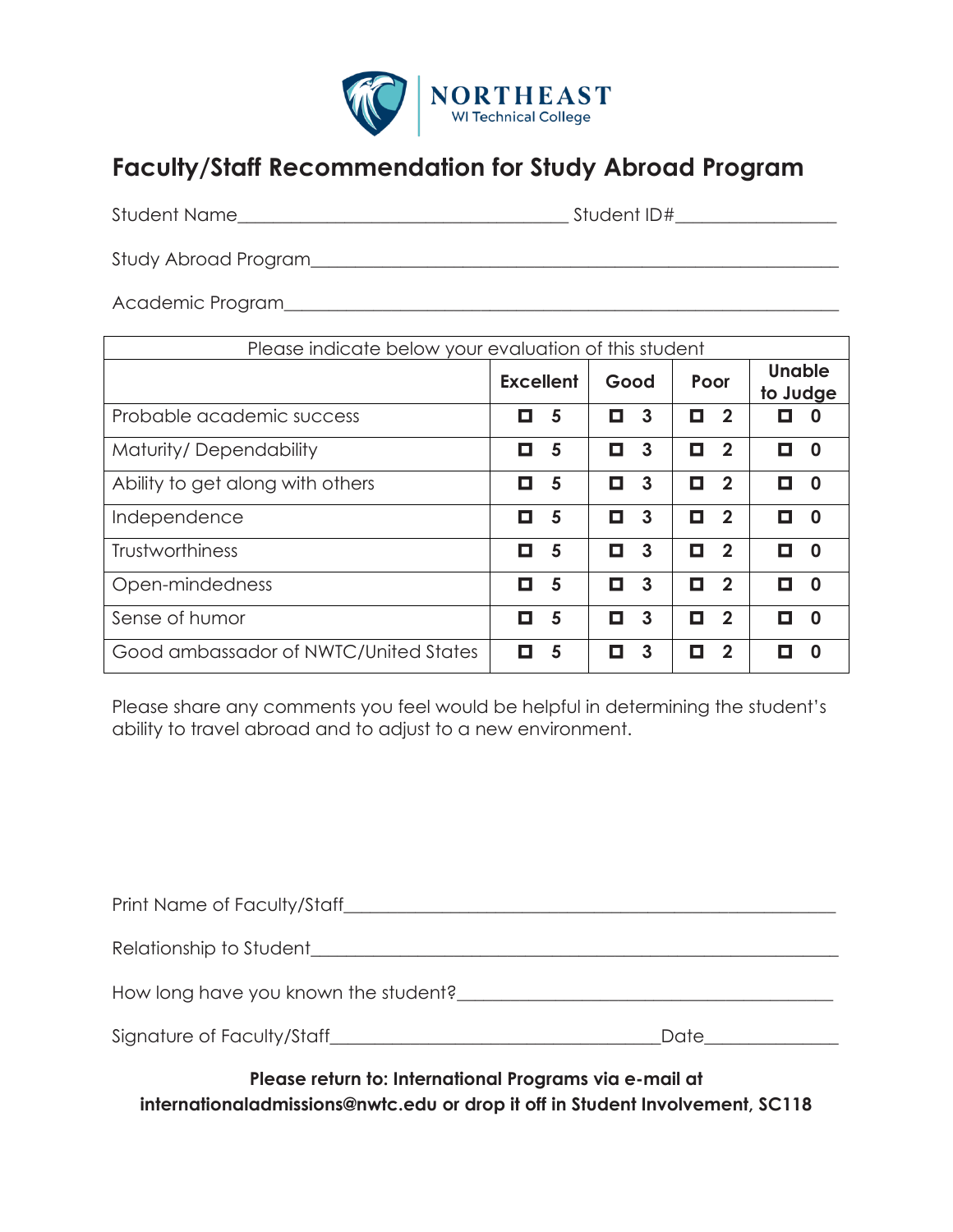

## **Thank you for your interest in Study Abroad. You've reached the end of the application. Please consider submitting the Study Abroad Grant Application on the following page. Students are typically awarded \$300-800 to use toward their Study Abroad program!**